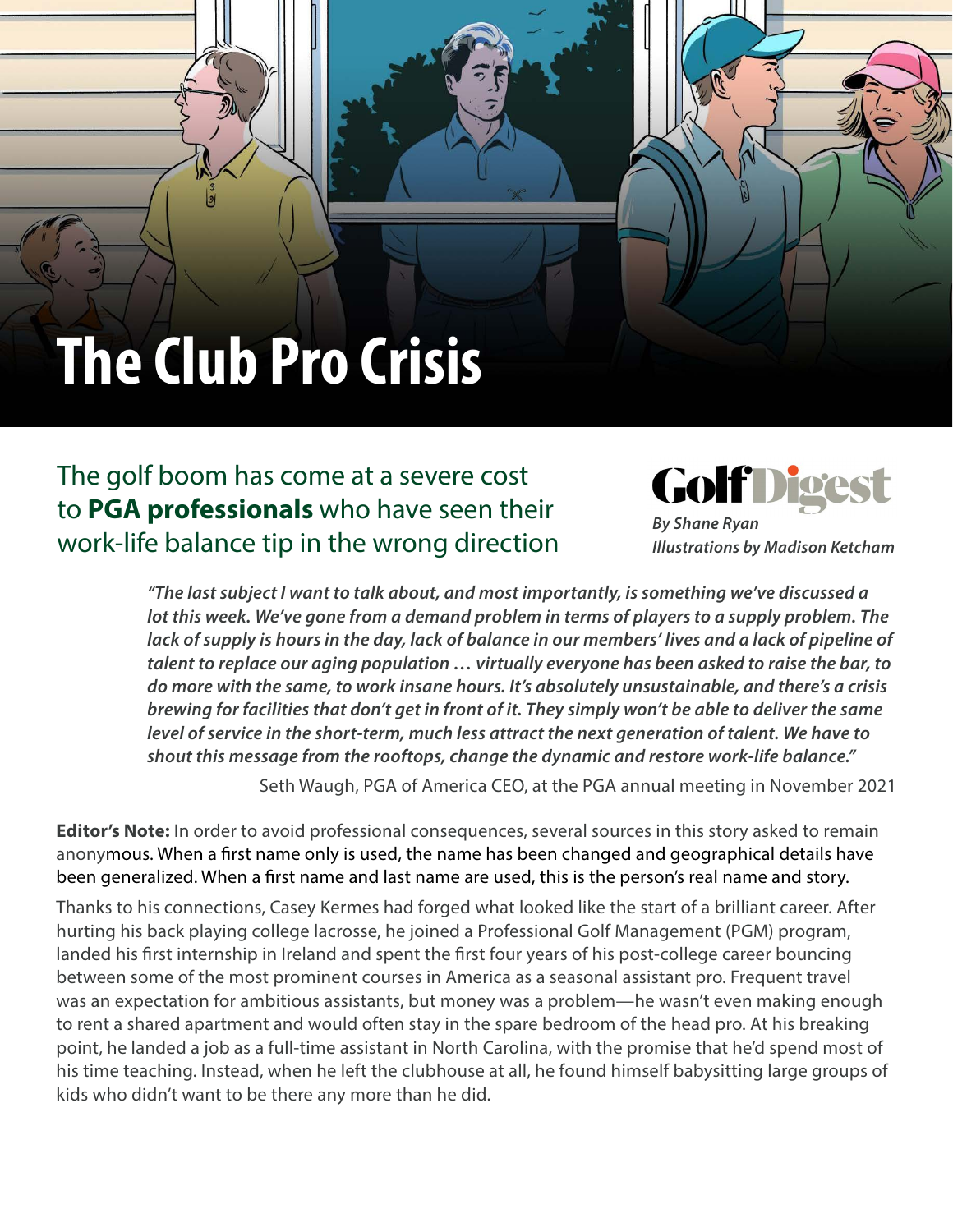At 26, he took stock of his career. He felt like "a glorified McDonald's checkout person," his golf game was dismal—he had played just five full rounds in two years—and he was working anywhere from 60 to 90 hours per week depending on the season. The concept of having a normal romantic relationship, much less a wife and kids, was a joke. And dealing with members could be a nightmare; he vividly remembers the day when he told a board member that her foursome couldn't start on the second hole, and she chewed him out and did it anyway. There was another board member in the group she skipped, and he marched into the golf shop to yell at Casey for letting it happen. Both members, incidentally, were millionaires. Casey was making \$30,000.

He knew that the pay would go up when he became a head pro, but from what he could see, nothing else would change. He couldn't stop thinking of a head pro in the south, his one-time boss, who would get free NFL tickets from a member but feel too guilty and too afraid to take his son to the game and miss a Sunday at work.

*"I was at the tipping point where you go from seasonal assistant to full-time assistant to head pro,"* Kermes said. *"And I was looking at those jobs and thought, 'I don't actually want to do that. It still sucks. When does this not suck?' And I could never figure out when that was."*

He quit before his 27th birthday. His only regret now is that he waited so long.

To almost everyone in his field, it looked like Gabriel had the dream job. He was the head pro at a famous northern club and had sacrificed time to get there—time with his wife and children. But over the course of his career, Gabriel's role shifted away from the parts of the job he loves— teaching and playing—to more about business administration. Technology facilitated the change; where once he could have headed south to decompress in the winter, now it was rare to go more than an hour without responding by phone or email to a member or one of his bosses. He watched his colleagues leave the game due to the lack of work-life balance, and if the industry already felt like having a seat on the Titanic, COVID-19 accelerated its disastrous course. While participation boomed, so did the demands on the time of the pros and assistants. Gabriel worked 85 hours per week in the summer and up to 50 hours in the winter, only to be told that he wasn't at the club enough.

His general manager once asked a seasonal assistant a loaded question: *"What's with your generation and their work ethic?"* The assistant, who was already putting in 50 hours a week, had an answer: Her generation put a high priority on mental health, and while career mattered, they wanted a life outside of work. And if they didn't rise as high, so be it. They'd enjoy life a lot more.

Gabriel had grown up with a different mindset. His path was to grind through his 20s and 30s, working as hard as necessary to reach the top. Once there, he thought he'd be able to breathe.

He couldn't breathe, and the day came when being at the top was no longer enough. His wife began to notice his unhappiness, and that made it harder to stomach his long absences. The pandemic ran him ragged, and he reached the point where he would have gladly taken less pay for a bit of downtime. It wasn't happening, so he left. Now he runs his own business and feels like he has an entirely new life.

> *"The reality is, for the clubs that don't change and the people who are sticking their head in the sand on this one, they're going to really get left by the wayside, because the labor pool is as tight as I've seen in my entire career."*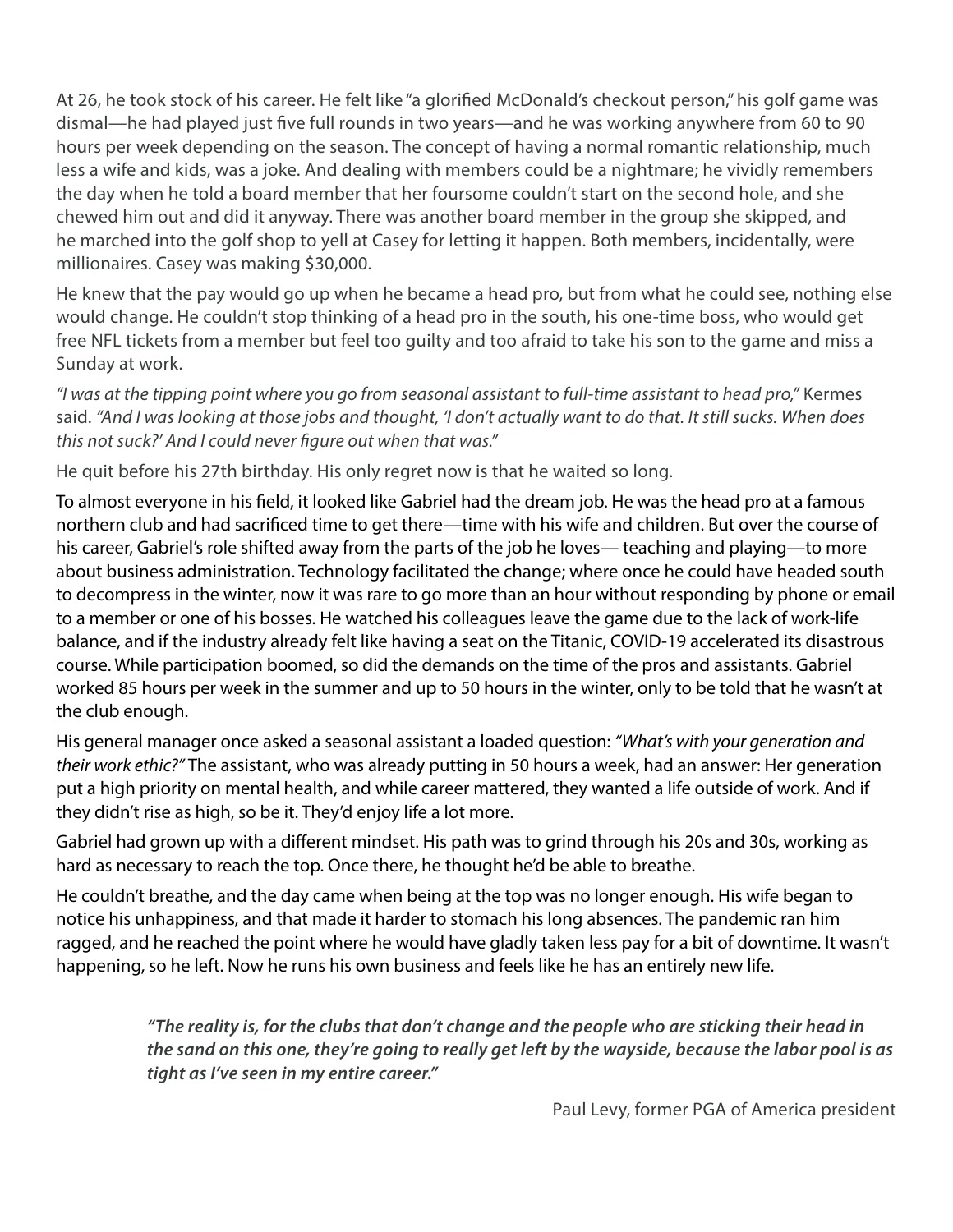After a source urged me to pursue this story, I sent a tweet asking pros and former pros to tell me their stories. The response was immediate and overwhelming, and accounts like Casey's and Gabriel's, and others that appear in this piece, represent a small but representative sample of those who reached out. The details were not a total surprise, but I didn't expect to find it all so heartbreaking. These were people who came into the industry with a vision for what their lives would be, had watched that vision grow dimmer over time and were now either holding on in the desperate hope that things would change or had been beaten down so thoroughly that they felt forced to quit.

## To take showers or use the toilet, he had to drive to a rest stop on a nearby turnpike. Meanwhile, at the club, he felt like little more than a cashier, and at one point he worked 24 days in a row.

There were several recurring complaints in these conversations, from low pay to mistreatment to dissatisfaction with the nature of the work (not enough teaching, especially). One issue mentioned frequently was how simulators and other technology had erased even the short periods of downtime in the winter offseason, while others lamented that the head pro no longer owned the golf shop at most clubs, which eliminated a big revenue stream. These types of complaints, though, varied by person. Some pros made very good money, while others praised their members and bosses.

There was one complaint that they all shared, and that complaint was time. The message they needed me to understand was simple: There are many elements of this job that are great, and there are many others that are tolerable, but the lack of work-life balance is ruining our lives.

Johnny, 23, fell in love with golf because of the movie *"Happy Gilmore."* He began his career working seasonally and ended up at a platinum club in Florida. He was excited, but things started on a negative note when his employee housing was so riddled with mold that it wasn't habitable. In Florida's crowded real-estate market, he didn't have enough money to rent his own place, and he was forced to couch surf or splurge on cheap shortterm AirBnBs. At the end of every two weeks, he was out of money again, forced to sleep in his car at campgrounds and rest stops. Finally, he worked up the courage to tell his head pro. I'm basically homeless, he said, and I can't keep doing this.

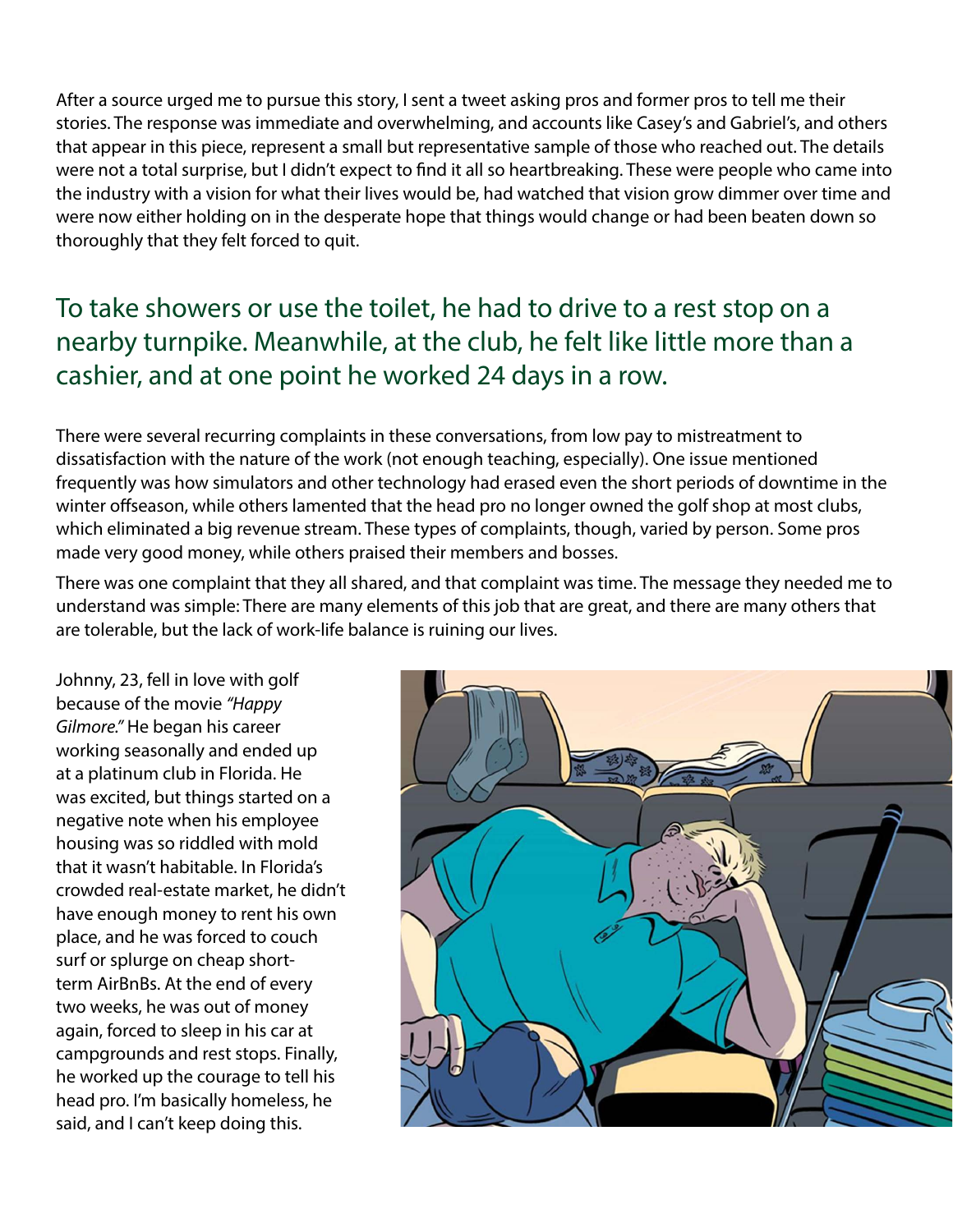The head pro told him that he better find a garage because they had big events coming up and if he quit he'd make sure he never worked at a top-tier club again. Feeling hopeless, Johnny capitulated. The only housing he could find was a run-down apartment with his friend, where he had to sneak in to make sure he wasn't seen by the landlord. Even the bathroom was under repair, and in order to take showers or use the toilet, he had to drive to a rest stop on a nearby turnpike. Meanwhile, at the club, he felt like little more than a cashier, and at one point he worked 24 days in a row.

*"I used to be so energetic, but now I just feel tired all the time," he said. "Even on my days off, all I want to do is sleep all day. But I don't sleep well, because I'm always worried. The last thing I want to do is go play golf. … It's hard enough for me to get up and do my laundry."*

Stuart, now in his 40s and a director of golf at a public course, remembered a dinner he attended with a few older golf pros when he was starting his career. One of them paused the conversation and asked for a show of hands: Who would encourage their own kids to get into the business?

Not a single hand rose.

*"People have this weird idea that it's just cool hanging out at the golf course, that you're privileged to be here, why wouldn't you want to be here 24/7?"* he said. *"There's just no respect for our personal time. I do want a life outside this place, you know?"*

Anecdotal evidence for the work-life crisis is easy to come by, but the nature of the disconnected network of golf clubs means that hard data isn't always readily available. It is impossible, for instance, to find out the number of hours an average pro or assistant works each week. But the numbers that do exist confirm the existence of a problem.

Bob Bruns is the director of the Professional Golf Management (PGM) program at Methodist University, one of 18 extant PGM programs in the U.S. (Clemson University recently decided to shut down its program after the last class graduates, so that number will be 17 within three years). When Bruns took the job in 2006, his incoming class consisted of more than 100 students. Today, that number is 38. He told me that in 2004, a benchmark year for programs like his, there were more than 9,700 students in PGM schools or associate programs working toward PGA membership. In 2022, according to data released by the PGA of America, the total has fallen to less than 5,000, a decline of 49.3 percent in less than 20 years. Across his program in 2021- 22, Bruns placed around 100 students in internships, but had 750 requests for those interns. When he spoke with a head pro at a top-100 club recently, the pro told him that in the past, when someone needed an assistant, he could pull out a folder with résumés of applicants who would be ready to move at a moment's notice. Today, that folder is empty.

# The question to the group: Who would encourage their own kids to get into the business? Not a single hand rose.

Since 2018, the number of assistant professionals nationwide has fallen from 4,037 to 3,621, while the number of head professionals has gone from 5,428 to 4,899—in both cases, a drop of around 10 percent in just four years. That number looks even more alarming in the face of a participation boom; in 2020, despite many course closures at the start of the pandemic, the National Golf Foundation reported a 14-percent increase in rounds played, the biggest jump by far since 1997. In 2021, that number rose again, by around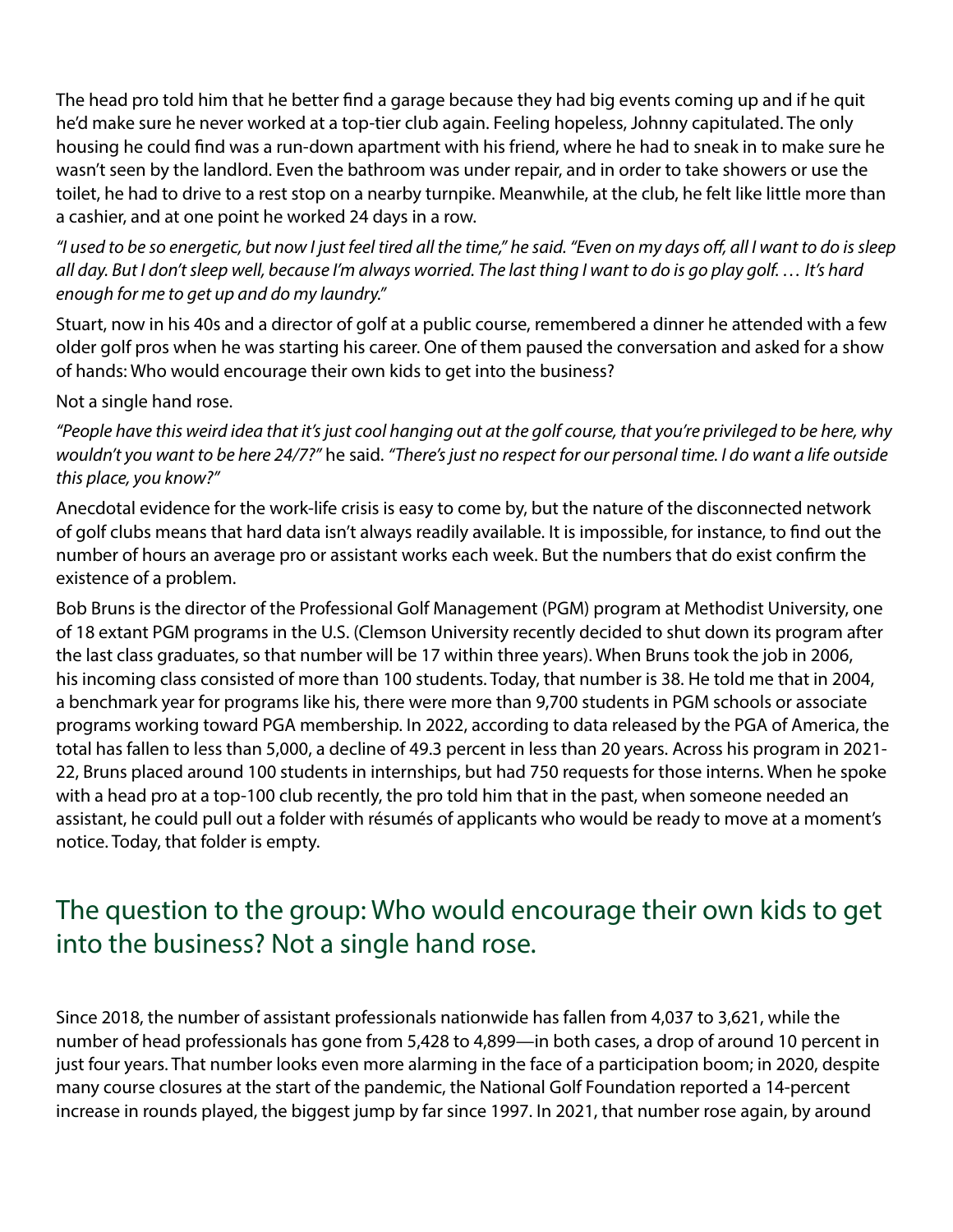5 percent. As Waugh noted at the PGA of America's annual meeting last fall, this increase is putting an even greater burden on today's working pros.

At the same time, there has been a decrease in applicants for all job positions since the start of the pandemic, a fact confirmed by the PGA of America and the pros who highlighted the difficulty in finding good hires—or in some cases any hires. Again and again, they pointed me to the overflowing job boards on the PGA of America's section websites. One head pro said that just three years ago, when he had an assistant's job come open, he had 20 applicants. When the same job became available again last year, he had four. He tried to offer the job to one of his finalists from three years earlier, with a salary that was now \$17,000 higher, but he was turned down—the former applicant worked 36 hours a week at CVS and couldn't imagine doing more.

Many of the pros I talked to referred to this as a "brain drain"—the loss not only of raw numbers of workers, but of the kind of quality assistants they'd want at their courses. Statistics also support the idea of an exodus; among professionals elected to PGA membership from 2009 through 2018, 27 percent are no longer members, and while there is no data on how many of the remaining 73 percent still work as pros, it's possible to maintain PGA membership without being a working pro, which means the real number of dropouts is likely higher.



For men like Bruns, the difficult situation puts a premium on recruiting. His job has changed drastically, to the point where he now meets with every student and every set of parents who make a campus visit, and employs a full-time recruiter just for his program.

The story is the same at the PGA of America, an organization that has become hyper-focused on recruiting. In conversations with Suzy Whaley, the president of the PGA of America from 2018 to 2020, and Jim Richerson, the current president, both emphasized the steps the organization is taking to increase membership. The recruitment drive began in earnest around 2015, according to Whaley, in response to declining numbers across the nation.

They began to recruit at the college golf level, including club teams, and even delved into the high school ranks through NextGen Golf and the PGA Jr. League. The PGA Hope program has opened the door to recruiting veterans, and along with these partnerships, the PGA of America now employs four full-time recruiters with no other mandate than to beat back the tide.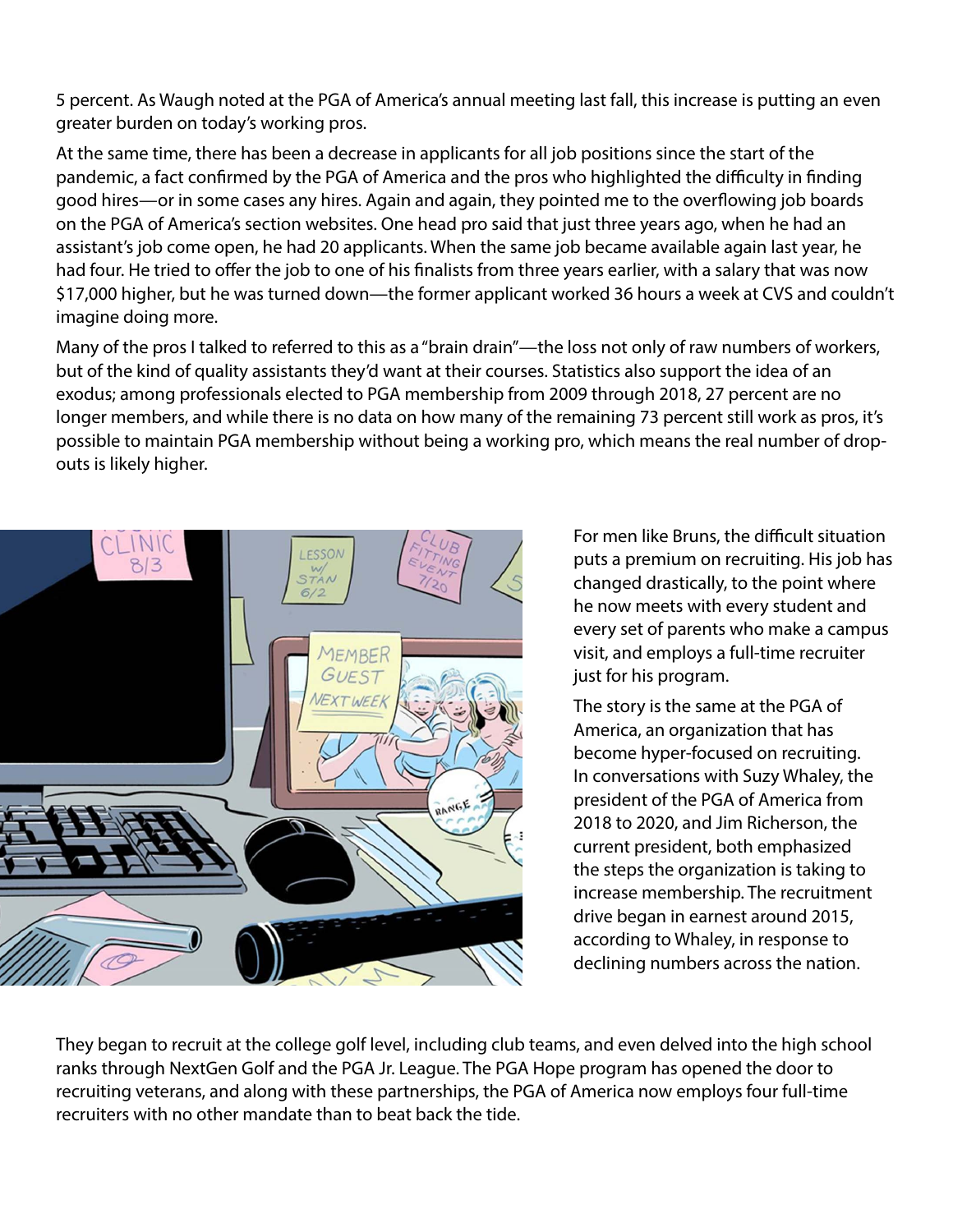These efforts are robust, but as the numbers show, they haven't stemmed the overall decline. Even if they did, recruitment is a temporary solution. If the job itself is still considered undesirable from a quality-of-life standpoint, adding more people only plugs a hole in a leaky ship. The unanswered question is, how do you fix the big problem? Or, more pessimistically, can it be fixed?

The obvious impediment to progress on a large scale is that golf courses are owned and managed by individual entities, some public and some private, and while the PGA of America is the overarching organization to which professionals belong, the PGA of America is not the same as a labor union. While a labor union could theoretically fight for quality of life changes through negotiations or a more drastic collective action like a strike, the PGA's influence on individual golf courses is indirect at best.

On one hand, it was abundantly clear in conversations with the PGA leaders that they recognize the problem, understand the threat it poses to recreational golf and are taking serious steps to address it on both an individual and industry-wide level.

*"We're a people business, and we're a service business," Richerson said. "You need to really be there to develop those relationships, and that has put a strain on the PGA professional. At our last meeting in November, and subsequent board meetings, we've talked a lot about the importance of addressing those challenges in the workforce."*

On the other hand, it was also clear that their power to force change is fundamentally limited. If the obvious solution to this problem lies with clubs hiring more people so that the obligations of each individual aren't so oppressive, the equally obvious obstacle is that those same clubs have become used to pros who work long hours and can be reluctant to spend the money necessary to hire more personnel. That's equally true for public and private courses, and from pros around the country, it was more common to hear stories of boards cutting positions rather than adding them.

The good news is that pay has gone up. From 2019 to 2021, the average compensation for a full-time head golf professional rose by 8 percent, to \$101,981, while the pay for full-time assistant professionals increased 16 percent, to \$53,786. (Despite this development, Waugh acknowledged last November that the increase wasn't adequate.) Even with rising pay, it's important to remember the declining numbers of professionals, which highlights a truth that was repeated to me again and again: this is primarily a work-life balance problem, not a money problem.

The PGA has taken what steps it can to improve working conditions. Their career services department has grown to include more than 20 full-time career consultants who not only help pros seeking new jobs, but also work closely with the clubs themselves and their boards. If there's a position to be filled, the PGA of America can throw its hat in the ring as a search firm, and in the process encourage clubs to increase pay and consider adding new positions. For struggling pros, the Member Assistance Program, which costs just \$5 annually, offers a variety of quality-of-life services, including counseling on mental health, relationship, and addiction issues.

Dan Simpson has been the head pro at Minneapolis Golf Club since 1990, and at age 54, he belongs to a generation that continued to work long, hard hours even after landing a coveted head pro job. "It's hard," he said. "I have three kids, and they're all in college, but I mean, the things I missed in the summer ..." Here, he trailed off before finishing. "I missed a lot."

Last summer, Simpson worked every day between April 1 and Sept. 25. That was nothing new for him, and in fact when he married his wife more than two decades ago, he told her that if she wanted to move forward, she'd have to understand and accept that he'd be gone for almost six months of the year.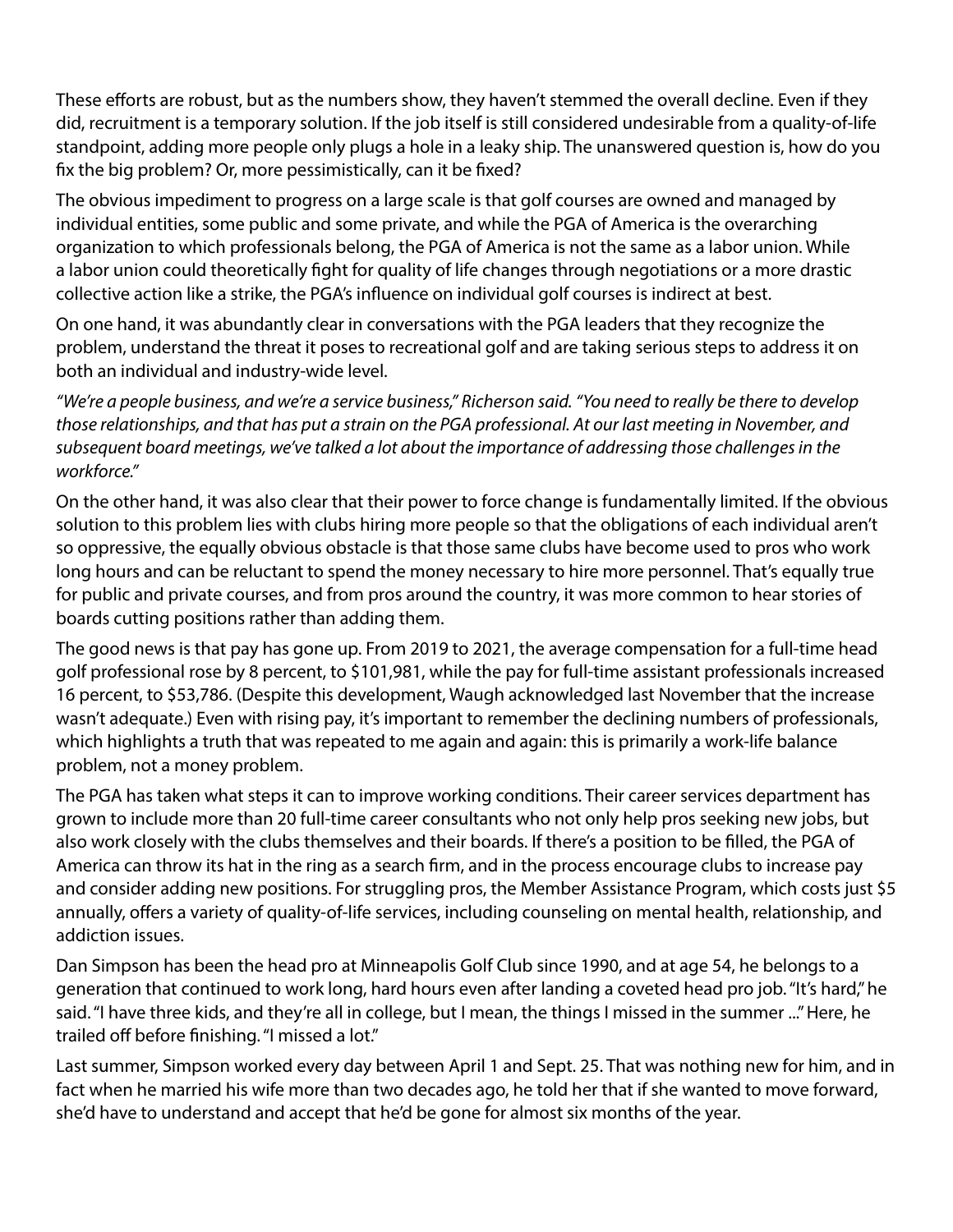#### *"But after all these years, it kind of wore on her," he said. "And I don't blame her, you know?"*

He still loves his job, loves the game and loves the staff and the members at his course. He can't imagine doing anything else with his life. But two years ago, he and his wife divorced.

Even today, when Derek's wife hears the words "the club," it leaves a bitter taste in her mouth. "The club" was the place that meant Derek had to miss dance recitals, gymnastics, T-ball games and school plays because he was working 80 hours a week as head pro in the northwest, earning \$20,000 less than his predecessor. He has fond memories of his time—he got to play Pebble, and he and his wife took a European trip together but mostly it was a slow decline as his dream gave way to a very different reality. His favorite week every year came during an annual vacation to a remote area without cell phone coverage, because then he could truly check out and escape the stress of the job that never went away.

He began to experience constant anxiety at work. He felt damned one way or another; if he spent too much time outside with lessons, he'd be chastised for inventory work that didn't get done. If he spent too much time inside, there would be complaints that he wasn't showing his face. He was diagnosed with depression, and when the board changed over and he learned that one of the members was intent on getting him fired, he knew it was time to go. Today, he's "tenfold" happier, but it's the sacrifices he made, for what feels like nothing, that eat at him the most.

"Those days are gone for a lot of these younger pros," he said. "They want to live life, too, and you can't really blame them. Maybe people are smarter now."

While it's true that COVID has made the demands on pros and assistant pros incrementally worse, this problem didn't begin with the pandemic. In fact, it has been going on for a very long time, which leads to another question: What has changed? Why is this coming to the forefront now? According to almost everyone I spoke to who serves in a leadership capacity anywhere in the industry, part of the answer is a generational mindset shift.

Richerson, who along with his PGA presidency is the General Manager at historic Riviera Country Club outside Los Angeles, has spent his career in golf management, and the perspective he sees in young workers today isn't one he recognizes from his own past.

*"Thirty years ago when I was coming out of college, I didn't necessarily do it so much as a job, but as something I was passionate* 

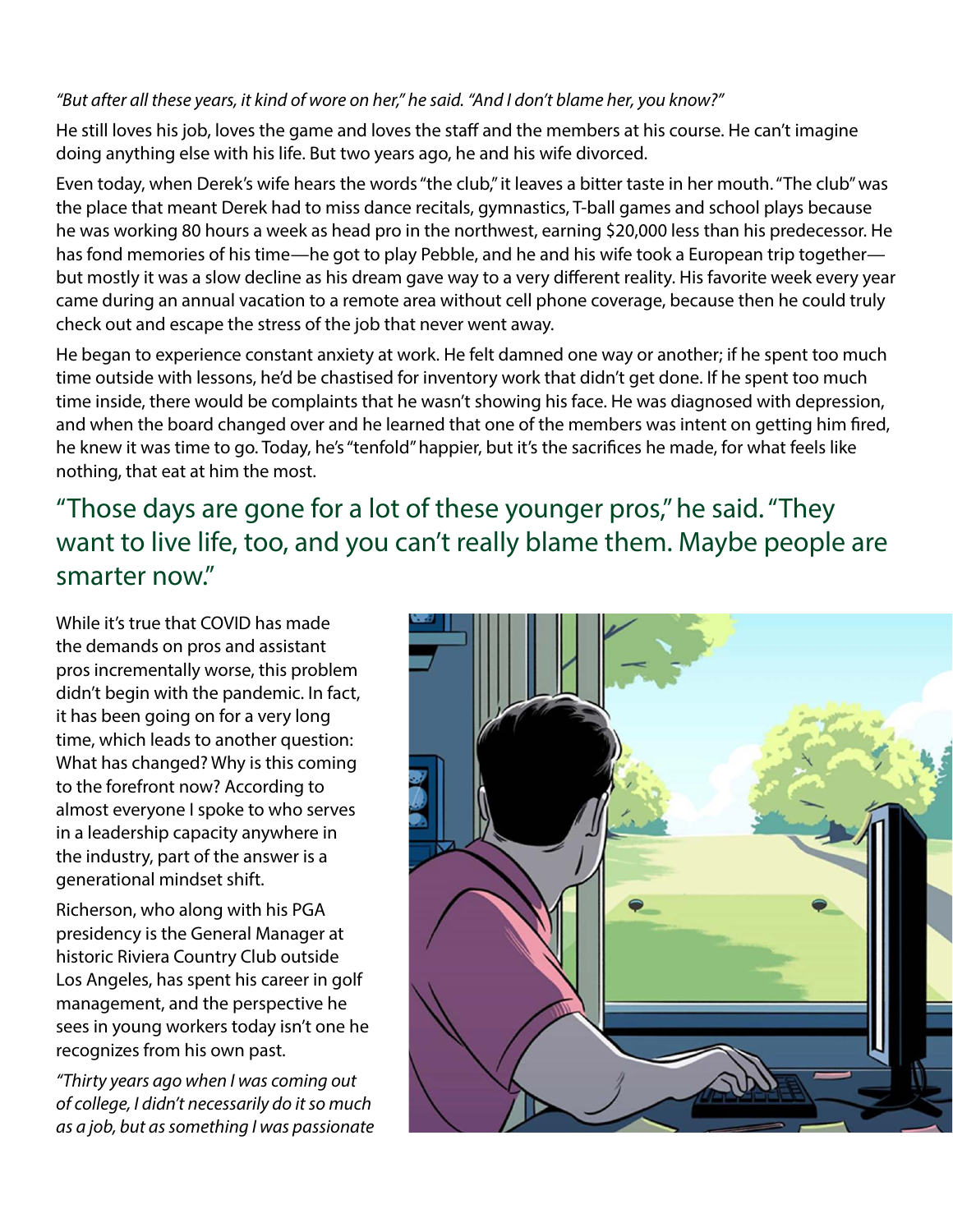*about,"* he said. *"Now, I just think individuals come in for different reasons. They look at their future, their careers a bit differently. Some are willing to change industries—not just jobs, but they're willing to change industries every year or two years or three years. I don't think that's something that was common in individuals of my age."*

*"Young people are hoppers, right?"* said Whaley, who works now as the Director of Instruction for the Country Club at Mirasol in Florida after serving as the PGA of America's first female president. *"They want a five-day work week, they want to go on vacation with their family, they want weekends off. And certainly if you get into our business, that's not the case. So you have a standard of what a traditional golf professional is used to, in terms of working hours, versus a younger generation that just says, 'no.'"*

It can be easy to read some of these remarks as subtly critical, but many of the pros who came up the old way see the new generation's approach as refreshing. Simpson, the head pro at Minneapolis Golf Club, understands and even envies their perspective, even as someone who never expected anything but long hours in his own job.

### *"Those days are gone for a lot of these younger pros,"* he said. *"They want to live life, too, and you can't really blame them. Maybe people are smarter now."*

Aaron sees the writing on the wall, and that's why he's going back to school and planning to leave the golf industry. He's 31, and as an underpaid assistant on the east coast, a future of jumping from club to club chasing a head pro job seems less appealing all the time. His base salary is \$32,000 per year (that's after a recent 10-percent raise), and the fact that he's salaried means there's no overtime when he works 12-hour days in the summer. He thinks of his life like the film "Groundhog Day"—it's the same thing every day, year after year, and he can't even go out on weekends with his fiancée or his friends. He suffers from negative thoughts, and during one of his recent reviews, he was told that the members wanted to see him smile more. That pissed him off, and he could barely suppress the first response that came into his head:

#### *"Why would I smile?"*

Steve Scott is perhaps best known as the man who stood in Tiger Woods' way in 1996 in the U.S. Amateur final, which Tiger won in 38 holes in part because Scott reminded him to move his marker back before a crucial late putt. Scott continued to play professionally until 2005, and afterward, when he pursued the clubpro path, his reputation was enough to ensure a quick ascent. Before long, he was head pro at Paramount Golf Club in New York, where he stayed until 2017. Scott had what many would consider an ideal situation. He was paid well and had a 5,000-square-foot house on the course. Still, it wasn't uncommon for him to work 80 hours a week in the busy seasons, and the service aspect of the job—appealing to members, and inevitably disappointing and being attacked by some of them—began to take its toll. He found that his patience was being tried daily, and while he's a relentlessly positive person, he could feel the burnout coming. Nor did his own skill make his job any easier.

## *"The ability to play well really doesn't matter much anymore,"* he said, laughing. *"It matters in some of the clubs that are more traditional, but most other places you might as well just be a shop clerk at Macy's."*

After nine years of being "bombarded and hounded," he'd had enough, and left the industry. Today, he runs the Silver Club Golfing Society, which stages tournaments nationwide for amateur golfers. He's able to work from home, and like many of the pros I spoke with, he can vividly remember the moment when he knew he'd made the right choice. It was a Memorial Day weekend, and he spent the holiday at the pool with his wife and two kids. That would be an ordinary event for many families, but for Scott, it was almost inexplicably special—he hadn't been able to do something like that for years.

The battle to educate clubs about the need for fundamental change might be the most critical fight of all, and Tom Wallace wages that war on the front lines. He spent his career in golf management—his résumé includes 10 years as General Manager at Oakmont Country Club—before moving to his current role in 2014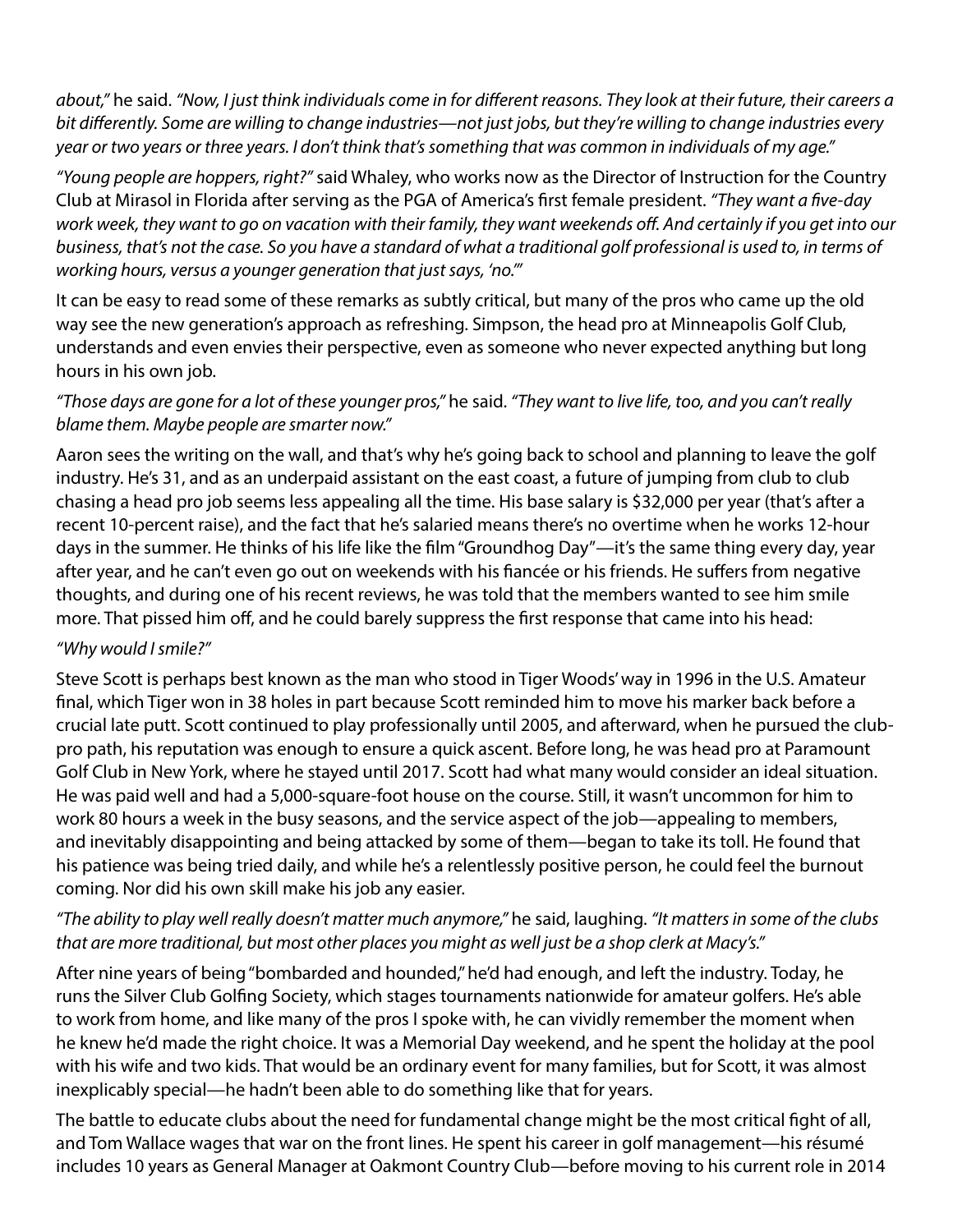as a partner at the executive search firm Kopplin, Kuebler and Wallace. A big part of Wallace's job is helping clubs fill positions like director of golf and general manager and head professional, and in the process of finding the ideal candidate, he works tirelessly to convince the boards to consider quality of life. (His firm is a part of the Club Leadership Alliance, a group that educates clubs about these exact issues.) Like the PGA of America, who are technically his competitors, Wallace understands that these interactions with clubs are essential to chipping away at the problem of work-life balance—a gradual process of persuasion he calls "constant gentle pressure."

*"Expectations have to change,"* he said. *"We've spent a lot of time educating the search committees and these club boards, that these new club pros, they're not going to be there seven days a week, morning, noon and night. No one's going to work like that anymore. The industry as a whole has to make an effort. Clubs and facilities have to start to budget for the extra people you're going to need. They've got to offer a better quality of life to these young people."*

If the obvious challenge is that hiring more staff means allocating more budget and potentially increasing members' dues, the persuasion has to appeal on a financial level. His pitch to them is that this isn't just a moral or empathetic choice—it's good business, too.

*"You're going to get a better product,"* he said. *"You're going to get a better director of golf, a better head pro, if they're able to spend time with their families and be home and be rested."*

He sees a stark divide between the progressive clubs who are already taking steps to ensure the health and general wellbeing of their staff, and those that are not. The consequences of failing to be on the right side of that divide will be steep.

*"It will continue to draw a line between those that can afford to be an employer of choice, meaning that they're not just paying well, but just as important, being able to give people their quality of life,"* he said, *"and those that cannot."*

In other words, if a club take these steps, and continues to adhere to the old model, the labor shortage will ensure that they can't land the best candidates. In turn, the ones they hire will either leave for greener pastures or be miserable in their jobs, which will harm the member experience and, inevitably, the bottom line of the club itself. If you're not "an employer of choice," your business model is about to get very difficult.

Kelly Williams, the 42-year-old club manager and former head pro at Greenbrier Golf and Country Club in Lexington, Ky., is determined to make his club an employer of choice. That's no surprise; when it comes to quality of life, he's taken on a role akin to a movement crusader. He served on the PGA Board of Directors until 2019, and ran for secretary of the PGA of America in 2020—a position that feeds into the presidency. Work-life balance was the major tenet of his platform, and though he began his campaign before COVID hit, it became even more poignant afterward.

As someone who once worked 80 hours per week as a head pro, the pandemic has allowed him to put his money where his mouth is, and Greenbrier is a case study for how the strain of the pandemic on golf pros can be turned to an advantage. The increase in rounds played gave Williams more freedom in his budget and allowed the club to make two major moves. First, they formed a partnership with a group of local instructors to reduce the burden on their own staff. Second, they transitioned to an increasingly common model: a head pro and a director of golf.

To Williams, this kind of flexibility on the club level has presented pros with a critical opportunity, and one that they must seize. *"We're in this paradigm shift, where that old school is phasing out and the new school are becoming the club members and board members,"* he said. *"A shift in expectations is as possible as it's ever been, and I believe it's the responsibility of the PGA members to speak for themselves in that board room when they're negotiating their contracts."*